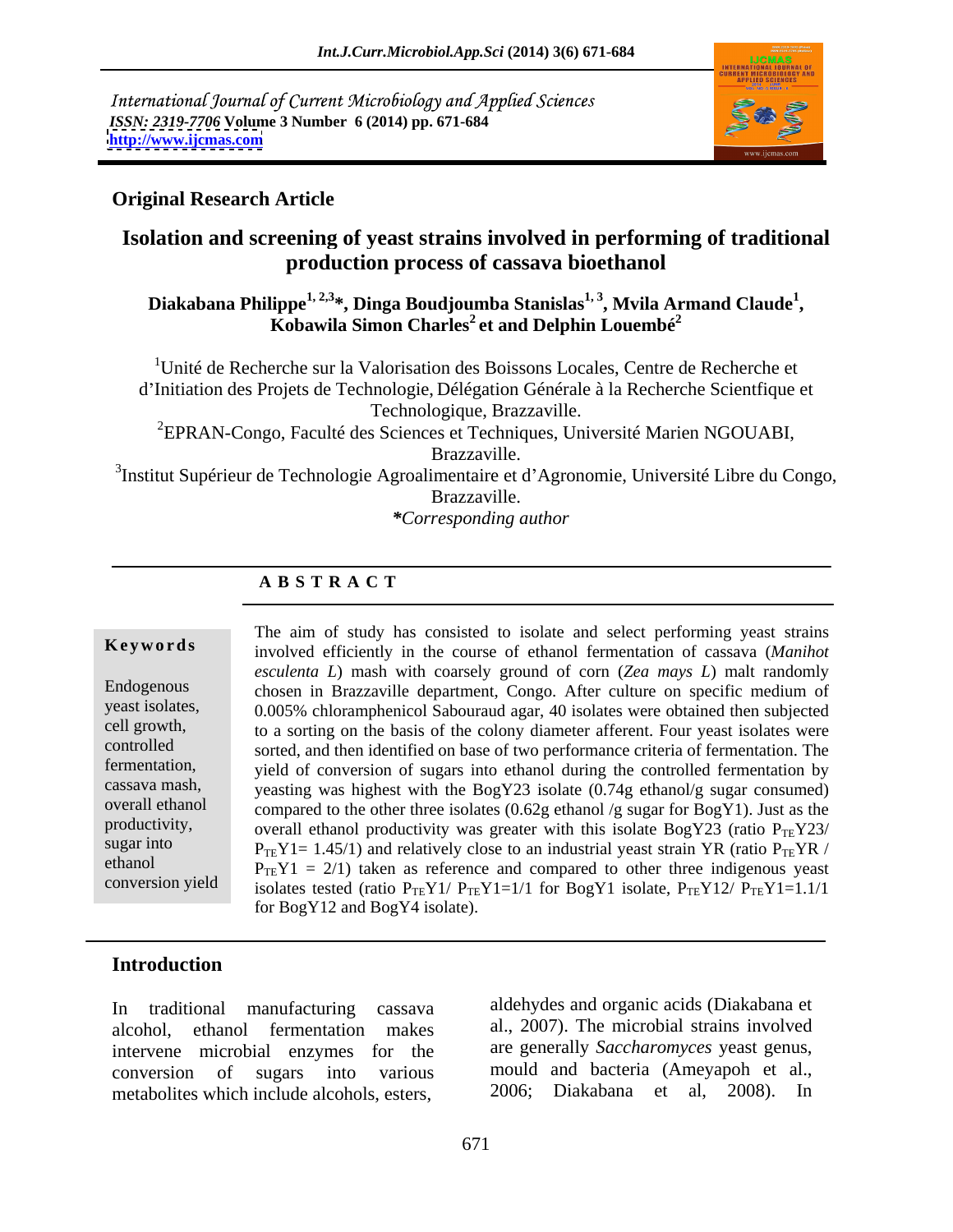traditional fermentations, microorganisms 40°C maximum for two days of sunlight in are brought by raw materials and produce a solar dryer and stored in laboratory. a spontaneous uncontrolled fermentation From 500grams of corn malt of each (Ameyapoh et al., 2006). During these sample, 6,000grams of a mixture was traditional mixed fermentations, different made to form a working stock kept at microbial species are in competition, some laboratory. species dominating other at a given time of fermentation course (Lonvaud-Funel et al., **Conduct spontaneous fermentation of** 1988; Gaillardin and Heslot, 1987; Arnaud and Guiraud, 1988; Oyeyiola, 1991; Ameyapoh et al., 2006). So outside of the Each test of spontaneous fermentation of ethanol fermentation, other fermentations cassava mash, driving at  $26 \pm 1$ °C, was take place in the cassava mash by acting realized in triplicate within that four taking unfavorably on the performance of ethanol production (Diakabana et al., 2007). two days during incubation, especially at Increasingly a seeding of pure yeast strains 3hours, 48 hours, 96 hours and 120 hours. is realized to permit a controlled After mixing of a mixture of ingredients fermentation (Marc, 1982; Diakabana, compound of cassava starch flour and 1988; Gosselin et al., 2000; Diakabana et al., 2008). Traditional producers of of the cassava mash was standardized with ethanol cassava are waiting for research sufficient water quantity to make 4 liters. various technological improvements which The standardized cassava mash taken back include the control of productivity, product quality and innovation for cylindrical conical micro fermenter of reducing cost price and increasing of the 6litres (Diakabana, 2006). At the added value. beginning of the fermentation and every

The aim of the present study was focused to isolating and evaluating the **Preparation of culture media used for** performance of screened isolates on basis of the conversion of sugars into ethanol and overall ethanol productivity of endogenous yeast strains involved in Sabouraud agar traditional ethanol fermentation of cassava mash to constitute a working stock.

In this work, twelve samples of corn malt intended for traditional production of al., 2008). This medium was prepared by cassava bioethanol (Diakabana et al., 2008) were collected from twelve different obtained by dissolving 6.5grams of workshops of malting randomly selected powdered agar of Sabouraud 0.005% in Brazzaville department. These twelve chloramphenicol in 100 ml of distilled

laboratory.

# **cassava mash**

of an aliquot of sample were made every ground maize malt (Figure.1), the volume to 25-26 °C was introduced into a 6litres (Diakabana, 2006). At the 24 hours, a sample was taken for analysis.

# **the isolation of yeast strains**

## **Preparation of specific medium of Sabouraud agar**

**Materials and Methods Exercise 2016 Materials and Methods Exercise 2016 Materials and Methods Sample collection** corn malt samples collected were dried at water. Sterilization was carried out byThe medium of culture of Sabouraud agar enriched with 0.005% chloramphenicol marketed by an Indian firm (HiMedia Laboratories Pvt.Ltd, India) was used for spontaneous fermentation of cassava mash induced by corn malt (Diakabana et sterilizing an aqueous suspension powdered agar of Sabouraud 0.005%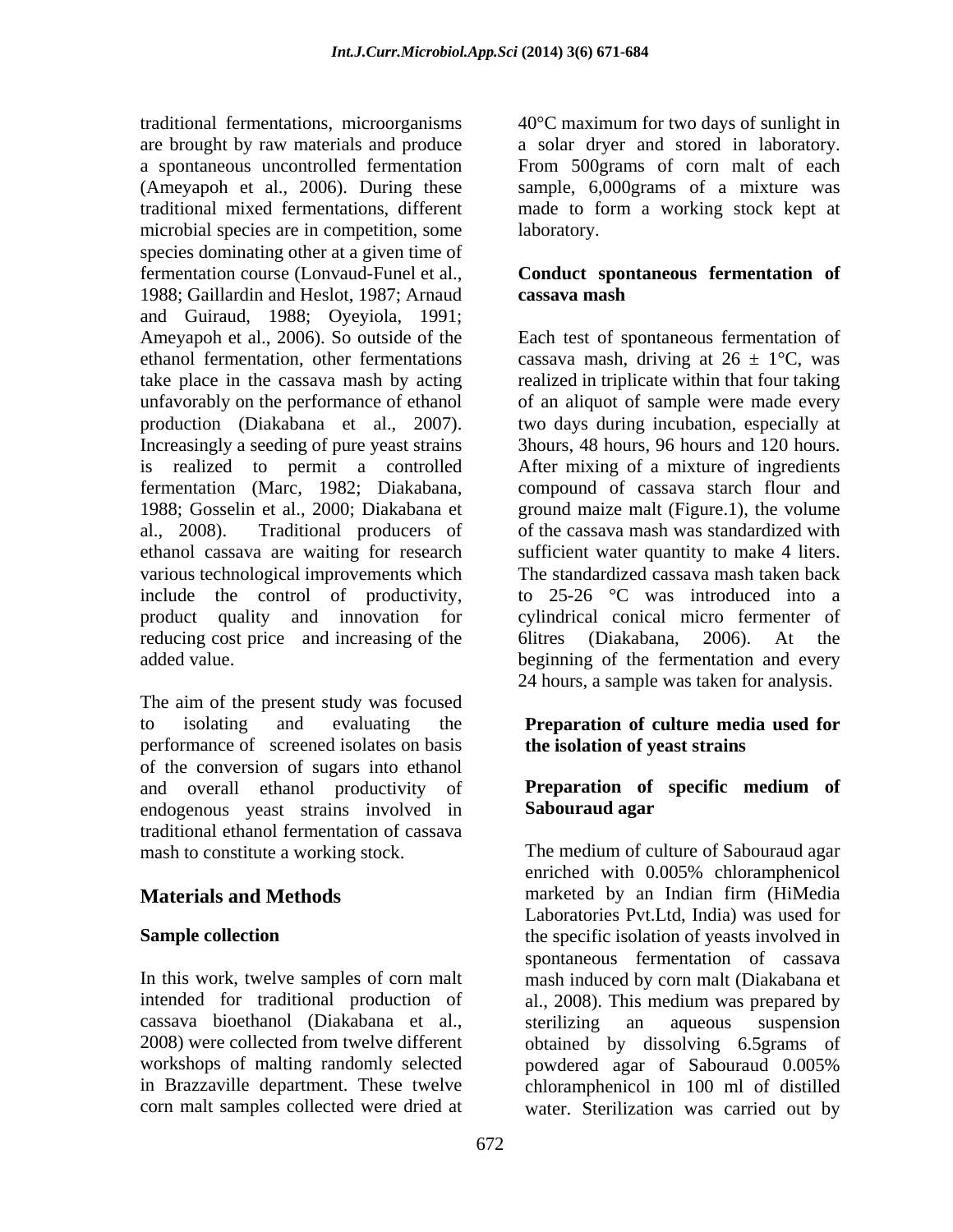autoclaving the medium in Petri dishes  $0^{\circ}$ C in waiting for seeding and test tubes at 121°C for 15min.

#### **Preparation of cassava mash agar for sorting of yeast isolates**

## **i) Preparing the dough cooked cassava**

in 170ml of distilled water. Starch milk containing 170ml of boiling water, while regularly homogenizing the mixture until

At the cooked paste of cassava flour to 60 on surface for the isolation of ° C contained in a pot, 70grams of ground microorganisms. The method of quadrants corn malt were added. The thick mixture was used (Ramalingam and Ramasamy, was regularly homogenized at this 2013). After drawing four quadrants of temperature until liquefaction after 20- size progressively increasing on the extern 30minutes. Hot water at 76-80°C was bottom of the Petri dish containing agar, a added on in sufficient quantity to make drop of suspension of microorganisms was 800ml of volume. The mash obtained was deposited at the intersection of the two then clarified by means of a funnel with first quadrants1 and 2 near the edge of the filter paper. The soluble extract of filtrate measuring 7°Brix was concentrated at 8.2 quadrants were smaller and that of the °Brix by boiling and the pH adjusted to fourth largest. Using the button of a sterile  $5.6 \pm 0.1$  with NaOH or HCl. This solution Pasteur pipette, streaks enough spaced at  $8.2 \pm 0.2$  <sup>o</sup>Brix was sterilized by were performed to carry along a few autoclaving at 121°C for 15minutes then suspension which was spread on the two cooled and stored at about  $0^{\circ}$ C. first quadrants 1 and 2.

### **iii) Preparation of agar of cassava mash**

At 100ml of clear wort cassava titrating 8.2°Brix, 6grams of agar powder marketed by Fisher Scientific have been added. The mixture was heated and stirred regularly. The culture medium of cassava must agar was sterilized by autoclaving at 121°C for 15min. It was then succumbed at hot into Petri dishes, cooled to room temperature and then stored in a refrigerator at about

0°C in waiting for seeding

#### **Isolation of yeast strains from cassava mash**

125grams of cassava flour were dissolved realized by using selective medium agar of obtained was gradually versed into a pot (Ameyapoh et al., 2006) and cassava must The isolation of the yeast strains in the course of the four stages of spontaneous fermentation of the cassava mash was Sabouraud 0.005% chloramphenicol agar.

complete cooking. The paste of cassava From three hours time and every 48 hours flour obtained was cooled at room during the spontaneous fermentation, 10ml temperature to 60 °C. The contract of sample of cassava mash were **ii) Preparation of cassava mash** plugged with cotton-wool. The solid during the spontaneous fermentation, 10ml aseptically collected in sterile test tubes media used for culture have been planted on surface for the isolation of box, and the surfaces of the three first first quadrants 1 and 2.

> This instrument of spreading has been flamed on Bunsen burner and cooled a few moments. The second quadrant was then spread by streaking on the third quadrant; the instrument has been flamed and cooled. The third quadrant was spread by streaking on the fourth quadrant. The culture realized in duplicate was incubated at 28-30°C for three to five days in an incubator.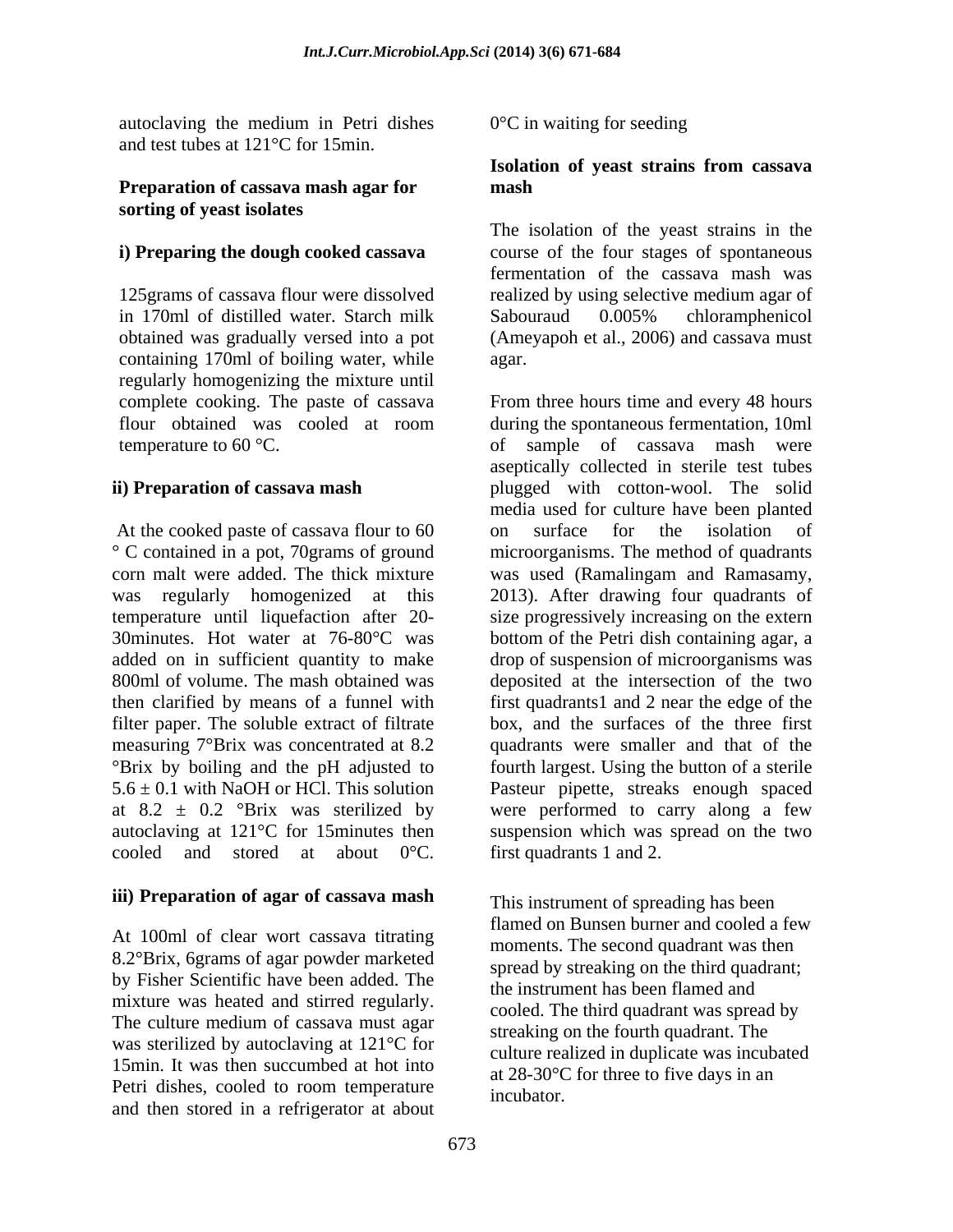For a better isolation of yeast strains, colonies identified and sufficiently cassava) in tubes plugged with cotton separated from adjacent were subcultured twice on solid medium by the method of quadrants. The screening test of isolate **Using of a reference yeast strain** was affected by measuring diameter after a delay of 48hours of culture incubation In this study an industrial yeast strain realized at 28±1<sup>°</sup>C. Diameter of isolate Saccharomyces cerevisiae, marketed was evaluated in millimeter by using under the label Saf-instant (SI Lesaffre, stereomicroscope Zeiss DV4 with France), commonly used in industrial and micrometric ocular for double scale of traditional ethanol fermentation measurements spread for magnification (Diakabana et al, 2008) was employed as 8X and 32X. Colonies of same diameter reference. and color, with same cell form of yeast

## **Transplanting yeast isolates on agar**

Agar slope (8-10ml) was achieved by keeping the test tube, during cooling in an The conduct of the controlled fermentation inclined position by angle of 30-45°C compared with the horizontal plane (Take realized according to the following and Kharat, 2012). The agar contained in Petri dishes and the one slope in the tubes test for storing isolates after subcultures were then stored in a refrigerator waiting **and efficiency of conversion of sugars** for seeding. **Example 20** into ethanol

The isolates were kept in culture streaked For the determination of sugar content in onto agar slope (De Clerck, 1963). The Brix degrees (wt / wt) during fermentation, technique of buttoned sterile pipette was the method by refractometry has been used used to inoculate slants agar. After loading (Diakabana et al., 2013). the tip of a sterile pipette buttoned by soaking it in the suspension sorted isolate, of must of cassava, fermentable extract yeast cells were transferred aseptically on was determined by using the EBC method sloping agar (Take and Kharat, 2012; (1987). The efficiency of conversion of Dolui et al, 2012) by making grooves tight sugars into ethanol Rc was evaluated from and by getting back from bottom toward the following relationship (Leveau and the tube extremity. The medium was Bouix, 1988; Engasser, 1988) adapted by incubated at 28-30°C for 48-72h and the tube stored cold at +4°C.

**Transplanting yeast isolates on solid** In order to keep live these long time in **medium and screening test** good biological conditions, the isolated yeast cultures were maintained on solid medium slope (Sabouraud agar, agar must wool after streak culture.

*Saccharomyces cerevisiae*, marketed traditional ethanol fermentation reference.

#### were considering as identical. **Evaluation of the performance of yeast isolates tested in a real environment**

### **slope cultures and conservation Conduct of directed fermentation of cassava mash**

by adding yeast in cassava mash was diagram (Figure 2).

## **Determination of soluble extract content into ethanol**

(Diakabana et al., 2013). During the different tests of fermentation sugars into ethanol Rc was evaluated from Diakabana et al (2013):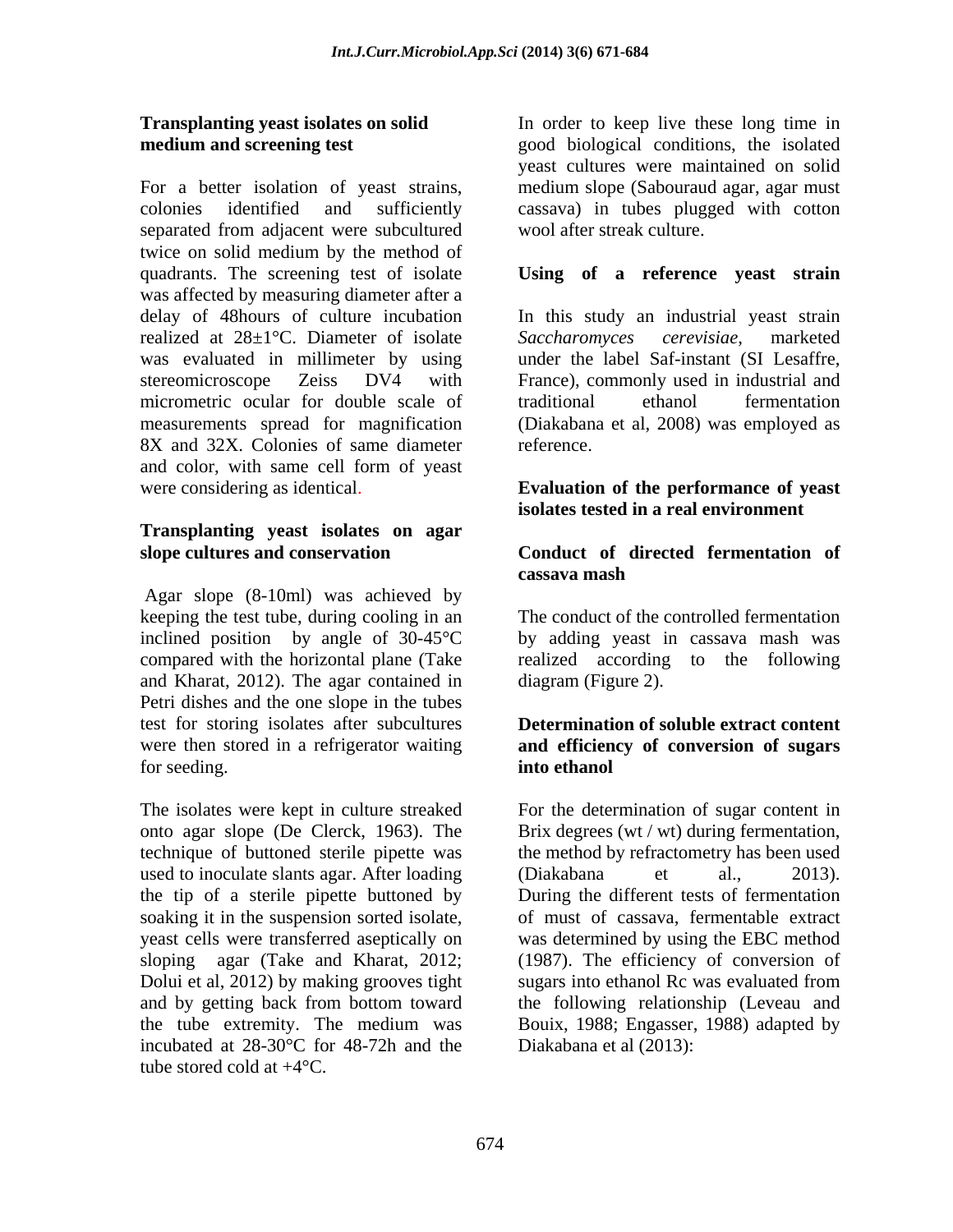*obtained ethanol (g / l), So = initial*

 $(g \land l)$ ,  $Sc = amount of consumed sugar (g)$ */ l), Sr = amount of residual sugar (g / l), Sc = So-Sr, Rc= yield of conversion of sugars into ethanol (g ethanol/g sugar).*

# **productivity**

The happy ethanol fermentation of the Petri dishes was examined by sniffing the must falling on tests performed was base of the box. She recalled the banana evaluated according to the pycnometry method described by Heineken (1986). each isolate tested The overall ethanol productivity  $P_{TE}$  was determined by using the following equation (Diakabana et al., 2013): isolates from cassava mash

ethanol  $(g / l)$  evaluated at the end of chosen as a performance criterion to evaluate different fermentation trials tested by taking the time as one of economic constraints (Engasser, 1988).

The statistical method (Larrieu, 1988) chloramphenicol Sabouraud agar medium modified based on the law of Gauss- and 72 hours on cassava mash agar Laplace bell was used. The average (Results not shown). Microscopic number of yeast strains having the same morphological characteristics and the aqueous suspension of yeast isolates from same diameter of colony was evaluated. rinsing the surface of agar showed quite The value of the tested yeast cell diverse flora yeast (Figure 4). Several concentration is the mean of three types of cells yeast were noted: spherical measurements by hematocytometer forms, ovoid, ellipsoidal, single cells, counting with Malassez cell, standard deviation and confidence intervals were determined for a coefficient of variation less than or equal to 0.1% ( Diakabana et

 $Rc = Et / Sc$ , with:  $Et = amount of$  al, 2008). The mean of sugar content and *amount of sugars* determined for a coefficient of variation overall ethanol productivity was less than or equal to 1%.

## **Results and Discussion**

#### **Determination of overall ethanol Olfactory characteristic of yeast isolates selected**

The smell of subcultured yeast isolates in flavor more or less subtle characteristic of each isolate tested.

### **Morphological characteristics of yeast isolates from cassava mash**

 $P_{TE} = Et/t_M;$  After seeding the agar surface with With, E<sub>f</sub>: the maximum concentration of spontaneous fermentation, various yeast fermentation;  $t_M$ : a total fermentation cycle colonies obtained after culture on the agar duration (in hours) and  $P_{TE}$  (in g ethanol / surface were noted by their white color, l.h). The total ethanol productivity was differentiated by their form and size of inoculums cassava wort came from colonies were grown (Figure 3). Yeast diameter.

## **Overview of the population of yeasts isolated from cassava mash**

Statistical analysis of results showed that the isolates were sufficiently grown from 48 hours on (Results not shown). Microscopic observation in the fresh state of the binary cells and pseudo mycelium.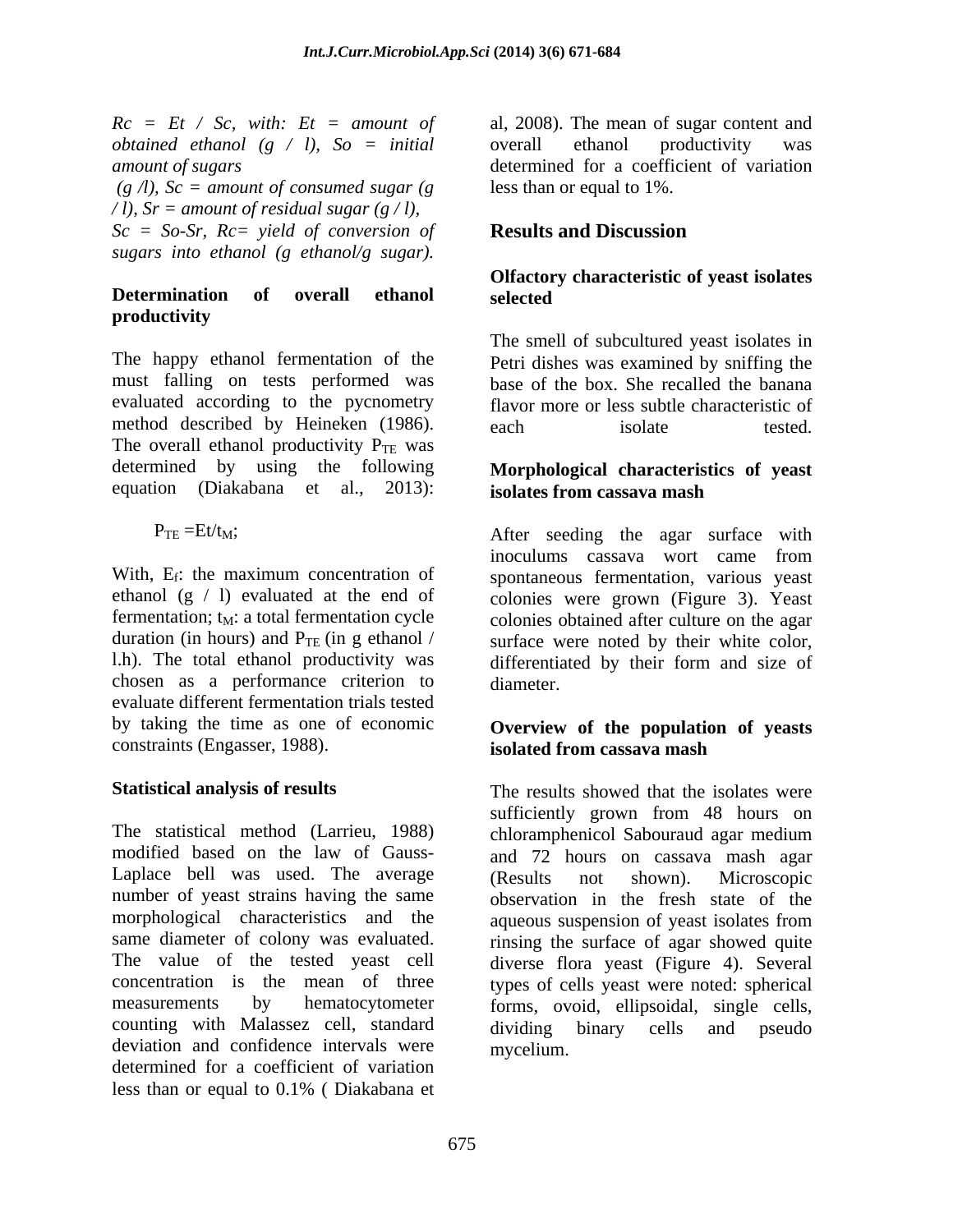# **Identification of yeast isolates at**  5). Glucose consumption stopped at 23

By quantitative screening of yeast isolates  $BogY12$ ,  $BogY23$  and  $BogY4$ ) from based on the diameter of the colony, 40 5hours of incubation to a limit (maltose different isolates of yeast appointed from content= $1.2^{\circ}$  Brix) at 47 heures (Figure 6). BogY1to BogY40 respectively, were recorded between 3 hours and 120 hours bignning between 2hours and7hours, then during the development of the spontaneous more rapidly between 7 and 23 hours fermentation of cassava mash. The (final sucrose content  $= 1.2^{\circ}$  Brix) with all average size of the colony diameter was isolates BogY1, BogY12, BogY23and  $2.75\pm1.23$  mm and very variable from one BogY4 tested (Figure 7). By testing these isolate to another, with a coefficient of three sugars, the results revealed that variation of 45%, minimum size evaluated sucrose was consumed more rapidly and at 1.3mm and maximum at 4.5mm (Table almost completely after 23 hours of 1). Among the 40 yeast colonies observed, incubation with all yeast isolates tested, four isolates were regularly occurred followed by glucose between 23-31 hours between 48 hours and 120 hours of running of fermentation and were screened and selected for the study of performance **Characteristics of the cell growth of** in the production of ethanol from cassava **yeast strains grown in synthetic liquid** mash. Each of these screened isolates presented its own morphological characteristics: spherical small form cells cells (colony  $\emptyset$ =2.23 mm) for BogY12 9) revealed the same duration of the lag

The ability of the yeast isolates to sugars, but with different speeds. Glucose BogY1, BogY12 and BogY23 from

**different stages of spontaneous** hours of incubation (final sugar content = **fermentation process 1.2°** Brix with three isolates BogY1, **Quantitative screening of yeast isolates** curves of maltose consumption was BogY12 and BogY23)**.** The profile of identical with all four isolates (BogY1, BogY12, BogY23 and BogY4) from content=1.2° Brix) at 47heures (Figure 6). Sucrose slowly disappeared at the BogY4 tested (Figure 7). By testing these incubation with all yeast isolates tested, followed by glucose between 23-31hours and finally by maltose at 47heures.

# **medium stirred**

(colony  $\emptyset$ =2mm) for BogY1, ovoid form the incubation of the cultures (Figures 8, and (colony  $\emptyset$ =2.5 mm) for BogY23, phase assessed at three hours of time. ellipsoidal form cells (colony  $\emptyset$ =4.5 mm) However, the profiles of the exponential for BogY4 (Results not shown). growth phase and the final cell biomass **Capacity of consumption of sugars** yeast isolate implemented. The cell culture **tested in stirred synthetic broth medium** consume sugars was tested for their over the growth of the isolate BogY1 identification. The four yeast isolates (final average biomass=  $550x10<sup>6</sup>$  yeast grown respectively on glucose, maltose cells / ml) compared to other three isolates and sucrose in synthetic broth were (Figures 8, 9). Cell culture of yeast isolates deemed able to consume these three in synthetic broth with maltose (Figure8) was consumed more quickly by isolates (final biomass=  $600x10<sup>6</sup>$  yeast cells / ml) 2hours of incubation over BogY4 (Figure BogY12, BogY23, and BogY4 (finalThe cell growth curves established during the incubation of the cultures (Figures 8, 9) revealed the same duration of the lag were variable depending on the type of on maltose and sucrose in synthetic broth has permitted to obtain a fairly stable biomass for isolate BogY4 and favored  $\frac{1}{2}$ yeast more favored growth for isolate BogY1  $^6$  yoost colls (ml) yeast cells / ml) compared to the other three isolates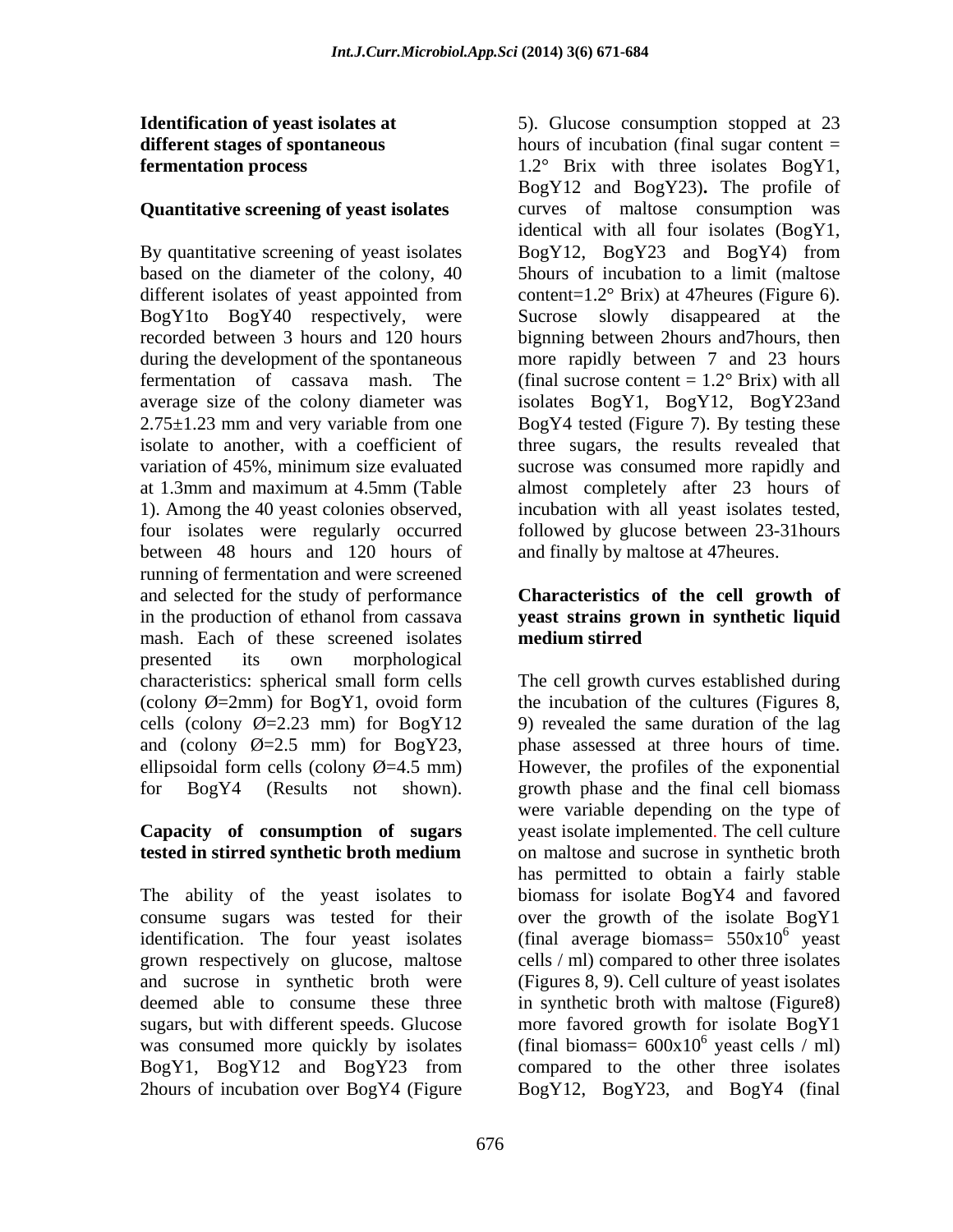dispersed lower final among of biomass  $550x10^6$  cells / ml for isolate BogY1 and  $300x10^6$  cells / ml for  $\overline{B}$ ogY23).

# **Performance level of yeast isolates**

The kinetics of disappearance of the very different according to results relating to the reduction of the soluble 1984; Heineken, 1986; EBC, 1987, extract of cassava wort during the other three isolates tested  $(3.2 \degree \text{Brix} \qquad 1985)$ . achieved at 91heures with isolate BogY4) which approach the reference strain YR For technological transformation of

## **Efficiency of conversion of sugars into ethanol and overall ethanol productivity**

relatively close (Rc=0.87 g ethanol /g sugars) to that of industrial control yeast incubation) and closer to that obtained Diakabana, 1988; Ganesan and with the reference yeast strain YR (1.20 g

biomass:  $70x\ 10^6$  cells / ml for BogY23). of ethanol/liter/hour of incubation) It has also been same on sucrose broth compared to isolate BogY1 least alcohol medium (Figure 9), but with a relatively tolerance (0.60g ethanol/ l. h) (Table 2). of ethanol/liter/hour of incubation)

for the four isolates tested (final biomass= The implement of inoculums for yeast cells / ml for isolate BogY1 and strains expressed by direct counting in cells / ml for BogY23). colony forming units CFU / ml or cells/ml **tested in fermentation led by adding of** Ganesan and Nellaiappan, 2014). But that **yeast in cassava mash** manner can give significant variability **- Consumption of soluble extract** because size of each yeast strain soluble extract of cassava mash were obtained. So that for studying optimization developed progressively for all cases of of seeding rates of yeast strains better yeast strains tested in presence of an results should be obtained by measuring industrial yeast strain used as a reference the mass cell in dry matter per volume as it witness YR (Figure10). All the curves is used in industrial brewery (De Clerck, fermentation led by every of four isolates sugars revealed that sucrose is consumed showed a decreasing speed. The decrease more quickly, followed by glucose and of the extract was slower for the isolate maltose finally during a fermentation run BogY1 (limit reached at 4.2  $\degree$  Brix at of cassava wort with addition of each yeast 115heures of incubation) compared to the tested separately (Marc, 1982; Stewart, is suitable for precise yeast strain (Diakabana, 1988; Ameyapoh et al., 2006; implemented during a fermentation run is very different according to results 1984; Heineken,1986; EBC, 1987, Engasser, 1988). Using these three tested 1985).

(limit reached at 2.2 ° Brix at 43heures cassava mash in ethanol fermentation, with YR). Choice of alcoholgene yeast strains is very Results of efficiency of conversion of of its overall ethanol productivity sugars into ethanol in cassava mash were relatively higher compared to other lower with isolate  $\text{BogY1}$  (Rc=0.62g isolates, the isolate  $\text{BogY23}$  (P<sub>TE</sub>Y3= ethanol/g sugars), but highest with isolate 0.87g / l.h) is closer to the reference strain BogY23 (Rc=0.74 g ethanol /g sugars) and YR ( $P_{TE}YR= 1.20g / 1.h$ ). Its behavior in YR (Table 2). Likewise, the overall of a fermentation capacity of biomass ethanol productivity was higher for isolate production, and secondly its ethanol BogY23 (0.87 g ethanol / liter/hour of productivity (Marc, 1982; Stewart, 1985; For technological transformation of important to obtain a more efficient process (Gosselin et al., 2000; Stewart et al., 2007; Diakabana et al., 2007 and 2013; Ganesan and Nellaiappan, 2014). Because the cassava mash needs to be further studied and optimized to increase its share Diakabana, 1988; Ganesan and Nellaiappan, 2014).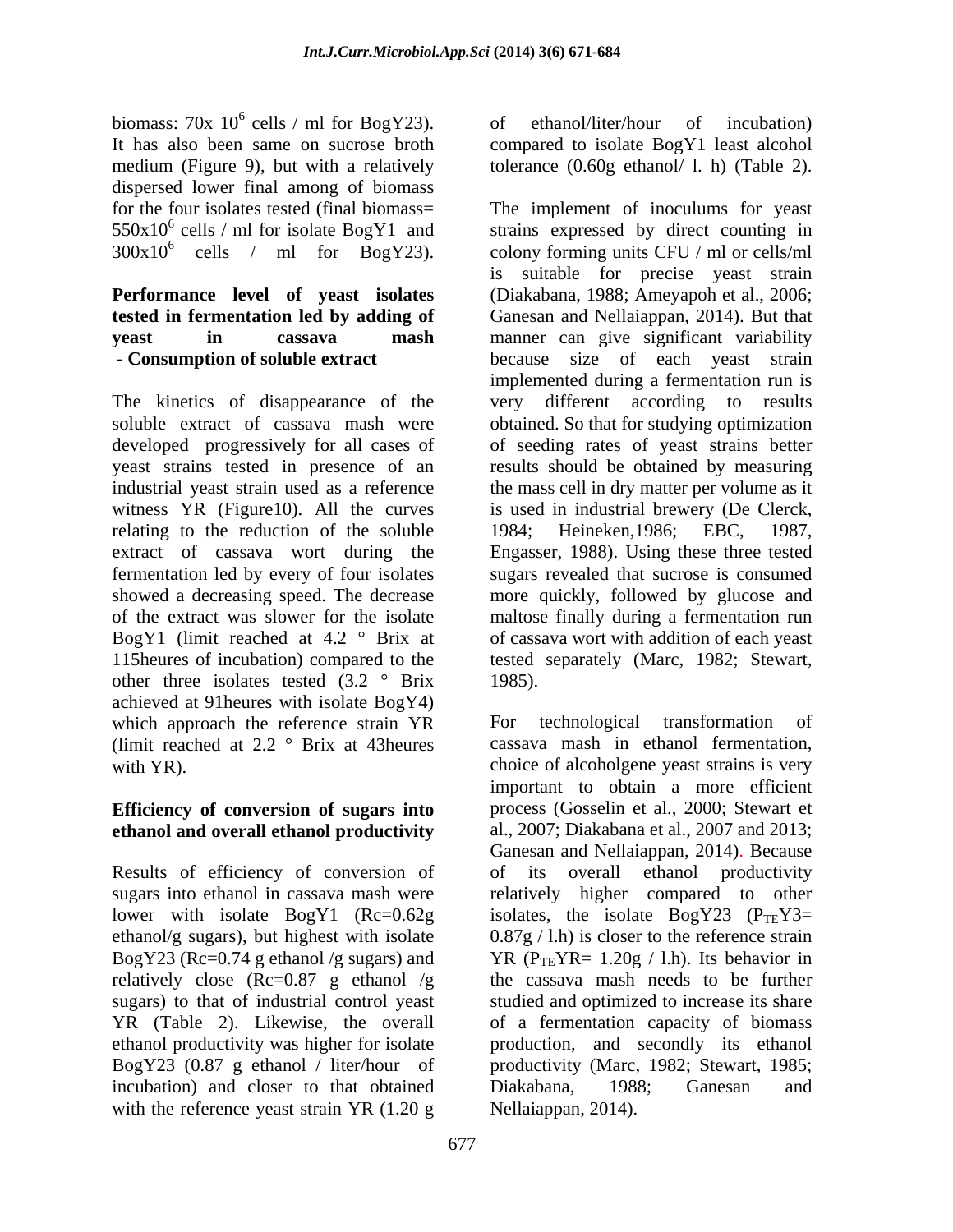



**Figure.2** Diagram of ethanol fermentation led by yeasting of cassava mash in cylindrical-conical tank cylindrical-conical tank

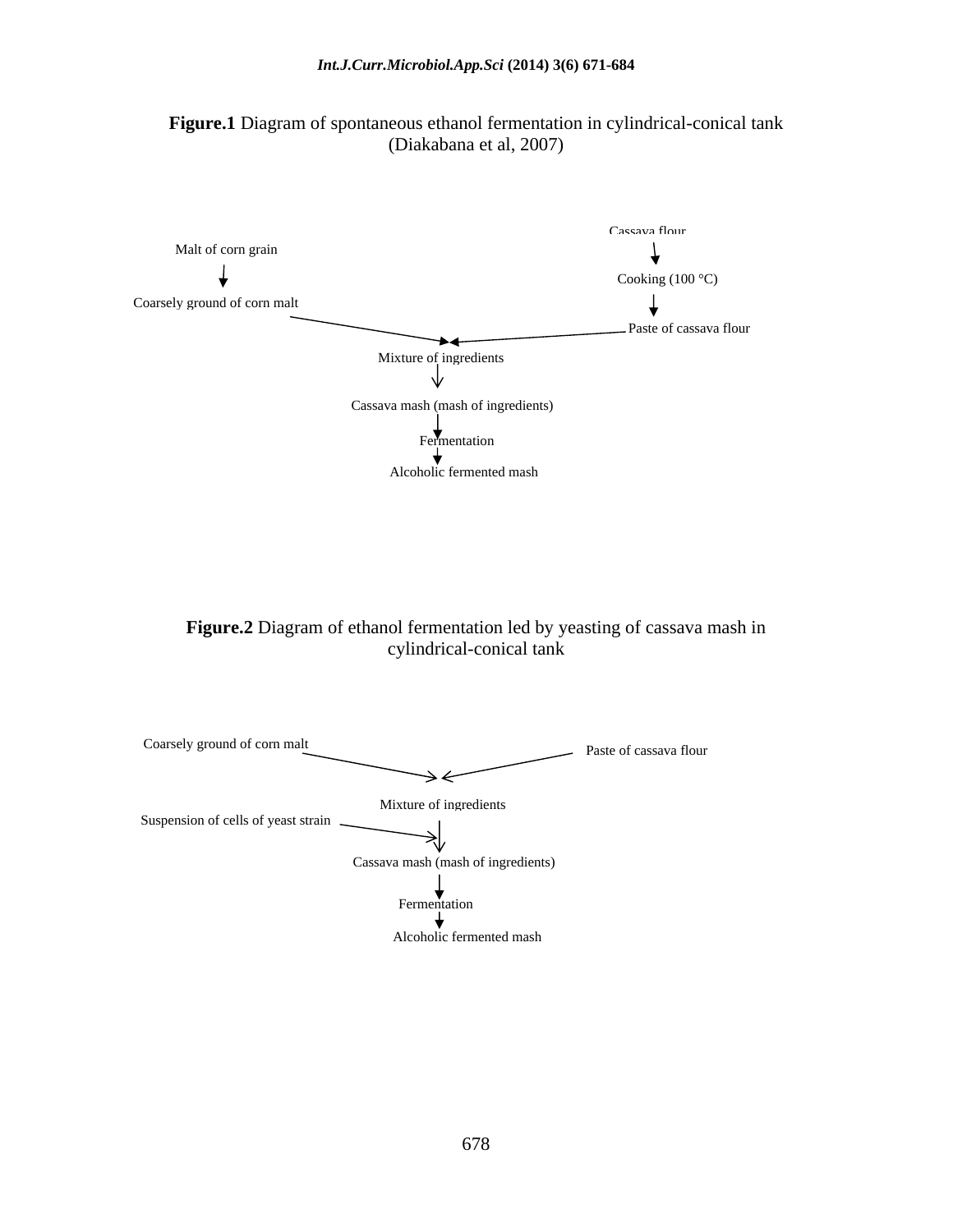



**Figure.4** Morphology of yeast cells observed by the camera ocular microscope, with 40X objective. Aqueous suspension originating from rinse of the surface of agar medium in the Petri box has revealed a fairly diverse flora yeast (pseudo mycelium, spherical forms, ovoid, ellipsoidal, single cells and dividing binary cells).

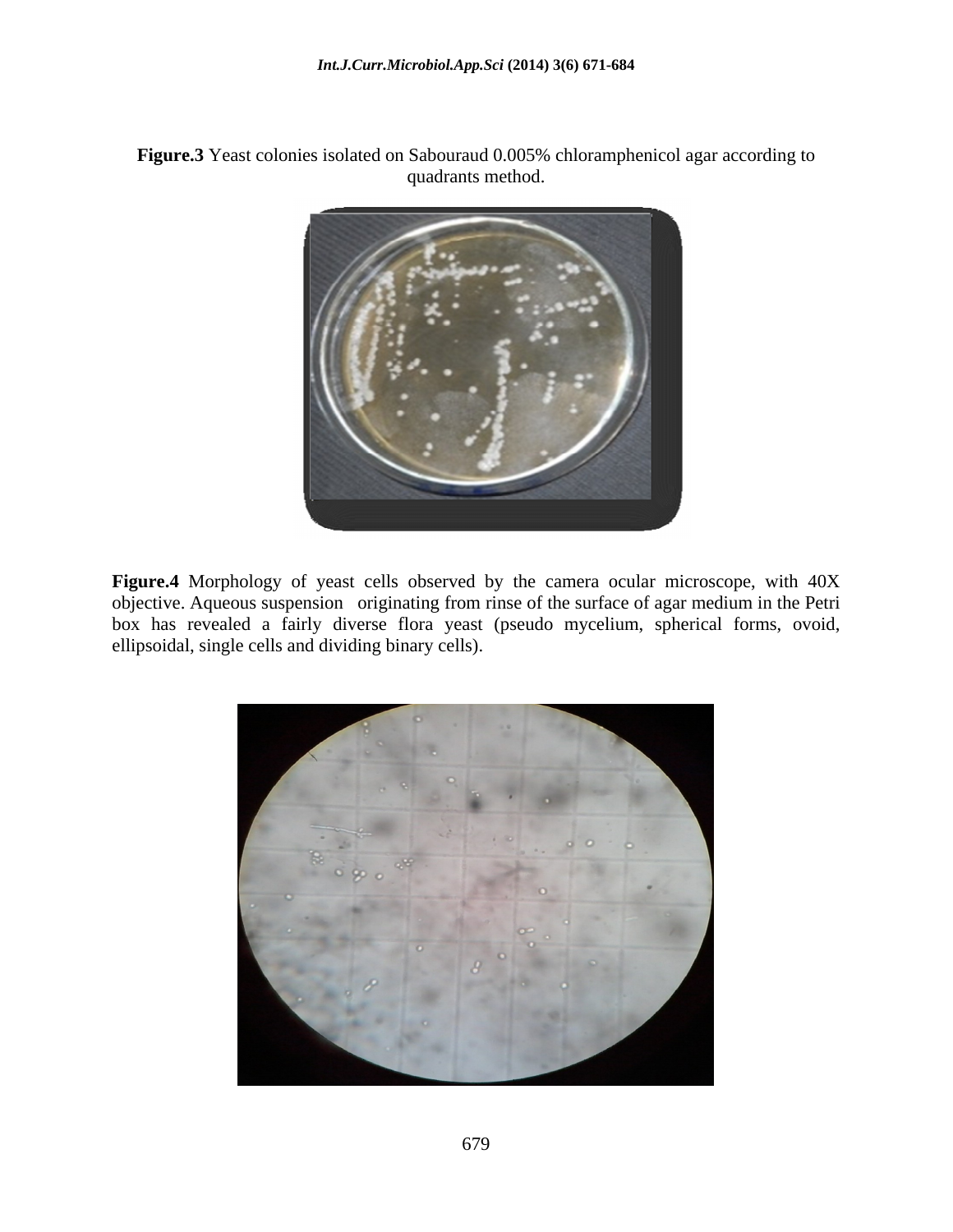**Figure.5** Kinetics of glucose consumption (°Brix) by each of the four isolates yeast (BogY1, BogY2, BogY3 and BogY4) tested during the incubation in synthetic medium broth YEG (Yeast Extract Glucose).



**Figure 6.** Kinetics of maltose consumption ( $\degree$  Brix) by each of the four isolates of yeast (BogY1 BogY2, BogY3 and BogY4) tested during the incubation in synthetic medium broth YEM (Yeast Extract Maltose).

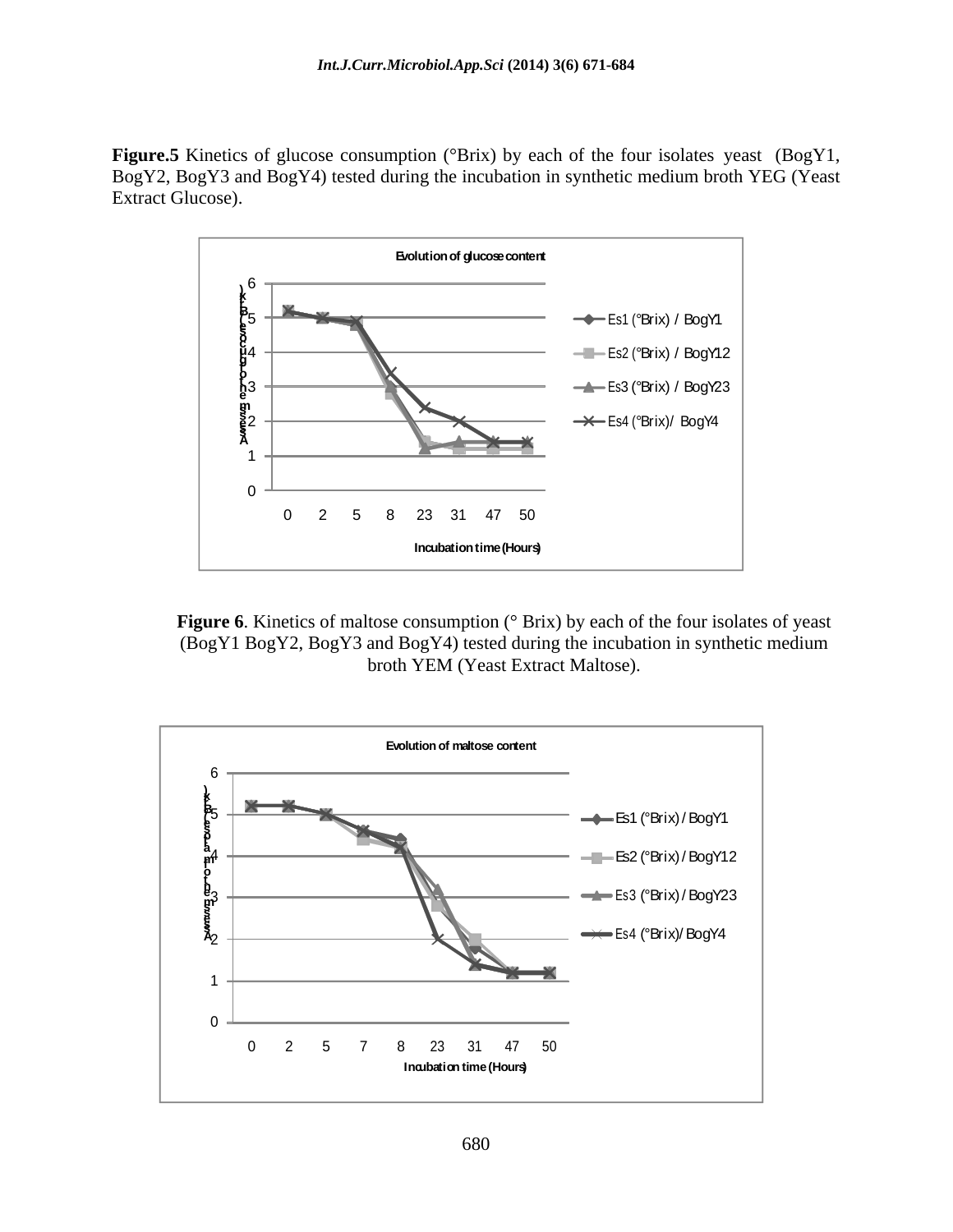



**Figure.8** Kinetics of cell growth of each of the four yeast isolates (BogY1, BogY2, BogY3 and BogY4) tested in synthetic medium YEM (Yeast Extract Maltose) during the incubation

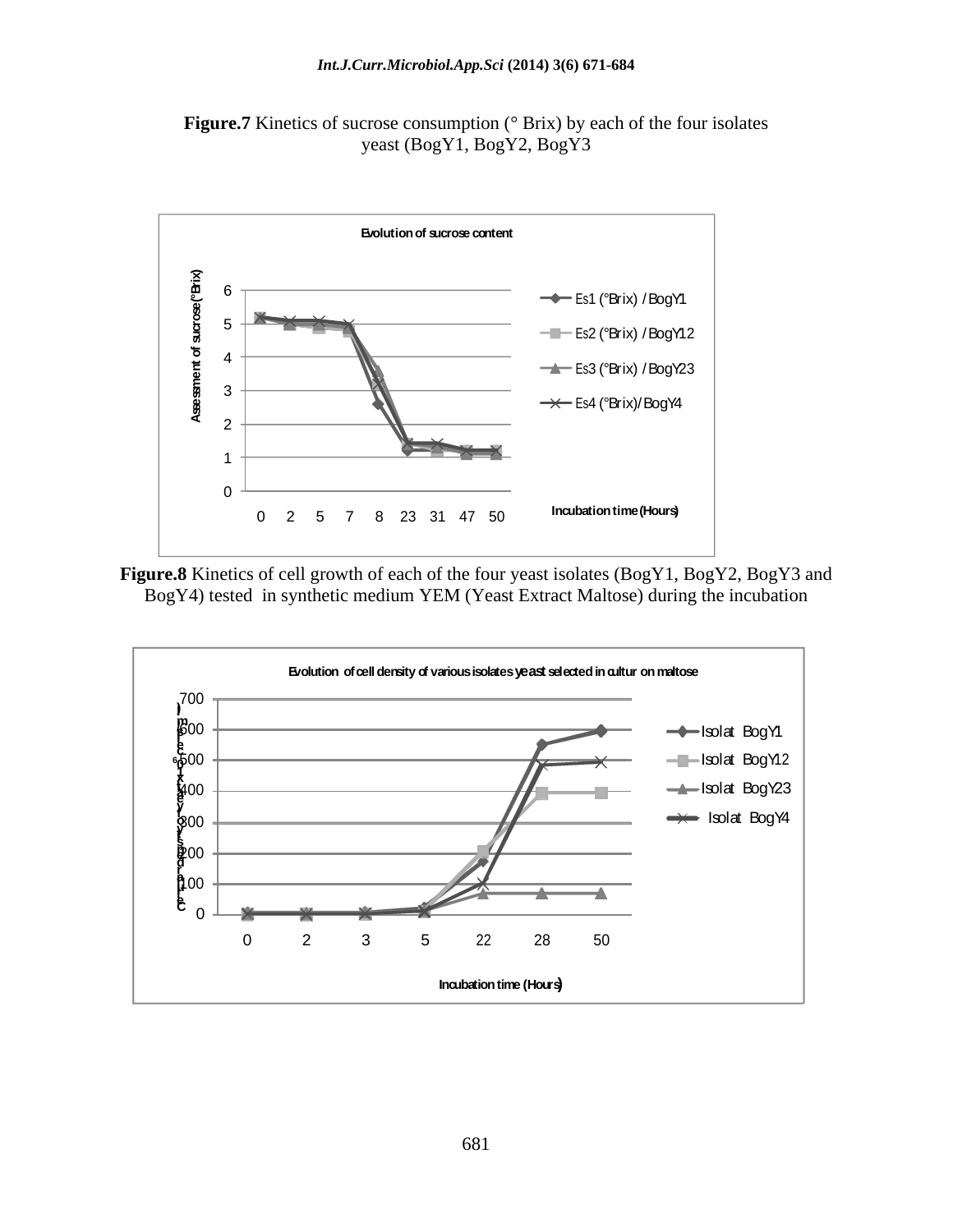**Figure.9** Kinetics of the cell growth of each of the four yeast isolates (BogY1, BogY2, BogY3 and BogY4) tested in **synthetic** broth medium with sucrose YES(Yeast Extract Sucrose) during the incubation



**Figure10**. Kinetics of consumption of soluble extract Es ( $\degree$  Brix) during the fermentation of cassava wort induced by four different yeast isolates BogY1, BogY12, BogY23 and BogY4 with one yeast strain YR employed as reference.

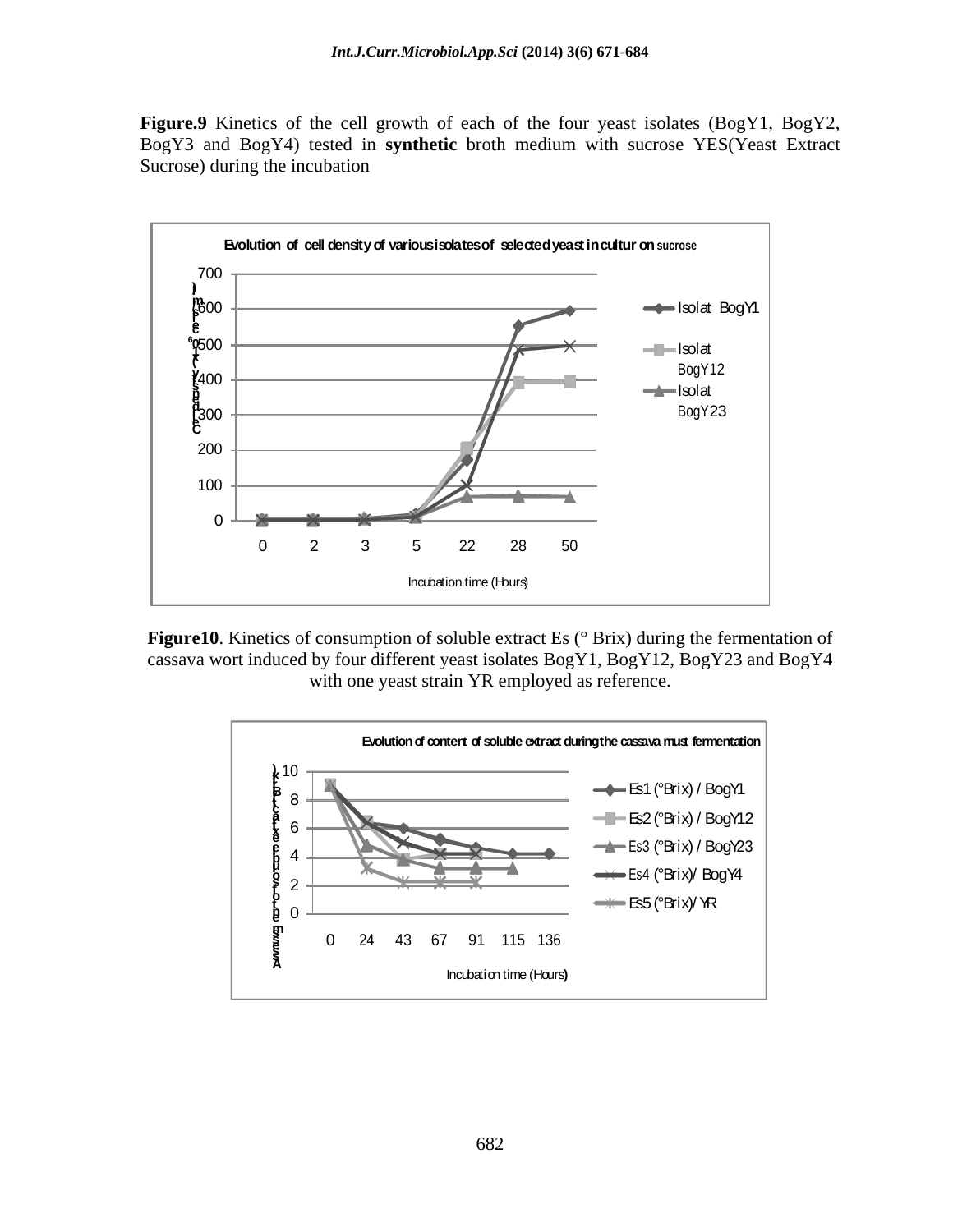| Parameter                                                       | statistical parameters |                      |     |
|-----------------------------------------------------------------|------------------------|----------------------|-----|
| used for the $\begin{array}{ c c } \hline \text{M} \end{array}$ |                        | CV%   Minimu   Maxim |     |
| selection                                                       |                        |                      |     |
| Diameter of $\begin{bmatrix} 2.75 & 1.23 & 45.45 \end{bmatrix}$ |                        | 1.3                  | 4.5 |
| the colony                                                      |                        |                      |     |
| (mm)                                                            |                        |                      |     |

**Table.1** Screening quantitative of yeast isolates

 $n= 40$  (Results obtained with 40 isolates), M: mean,  $\sigma$ : standard variation); CV%: coefficient of variation in percentage.

**Table.2** Evaluation of the performance parameters of various yeast isolates tested during the fermentation of cassava mash led by yeasting

| Performance               |          | Code of yeast isolates tested                         |        |       | Reference    |  |
|---------------------------|----------|-------------------------------------------------------|--------|-------|--------------|--|
| parameters                |          | $\overline{BogY1 \mid BogY12 \mid BogY23 \mid BogY4}$ |        |       | strain YR    |  |
|                           | 0.62     | 0.68                                                  | 0.74   | 0.68  | 0.87         |  |
| $P_{TE}(g/l.h)$           | $0.60\,$ | 0.66                                                  | 0.87   | 0.66  | 1.20         |  |
| Ratio $P_{TE}$ $P_{TEY1}$ | 1/1      | 11/1                                                  | 1.45/1 | 1.1/1 | $\bigcap$ /1 |  |

Rc: conversion efficiency of sugars into ethanol (g ethanol obtained/g sugars); P<sub>TE</sub>: Overall hourly productivity of ethanol for each concerned isolate;  $P_{TE}Y1$ : Overall hourly productivity of ethanol of isolate  $BogY1$ ;  $P_{TE}$  /  $P_{TE}$ Y1: Ratio between overall hourly ethanol productivity of each tested isolate and BogY1 isolate .

- **A**meyapoh, Y., K.Workpor and de Souza C. 2006.Identification and selection of production of alcohol. Journal of
- Arnaud, A., and Guiraud J. P. 1988. Belgium 604-635. 3rd Ed Paris: 67-202.
- Ayanda, O.I., A. A. Ajayi, G.I. Olasehinde domestica) fruits. NGOUABI, Brazzaville.
- 

**References** Edition. Catholic University of Edition. Catholic University of Louvain. Publisher: Chair Jean De Clerck, Belgium.

- yeast strains for the efficient Brewing", T.1, Vol.2, 2nd Edn, Science, Vol.6 (1): 30-40. Publisher Chair Jean De Clerck. De Clerck, J. 1984. Yeast. In "Race of Catholic University of Louvain, Belgium 604-635.
- Microbial biochemistry.In Diakabana, P., 1988. Influence of "Biotechnology, Scriban R. temperature and glucose on the coordinator; Techn. Doc. Lavoisier, behavior of yeast. M.Sc. Thesis.<br>3rd Ed Paris: 67-202 Catholic University of Louvain Diakabana, P., 1988. Influence of temperature and glucose on the behavior of yeast. M.Sc. Thesis. Catholic University of Louvain (French), Louvain-la-Neuve.
- O.T. and Dare (2013).Isolation, Diakabana, P., 2006. Optimization of characterization and extracellular Production Process BOGANDA characterization and extracellular enzyme detection of microbial isolates traditional, water spirits of Congo.<br>
from Deteriorated apple (Malus PhD thesis, University Marien from Deteriorated apple (Malus PhD thesis, University Marien Diakabana, P., 2006. Optimization of Production Process BOGANDA traditional, water spirits of Congo. PhD thesis, University Marien
- Int.J.Biol.Chem.Sci.7 (2): 641-648. Diakabana, P., D. Louembé and Kobawila De Clerck, J. 1963.Cours de S.C. 2007. Biochemical and physico- Brasserie. Volume 2. Vol. II, 2nd chemical characteristics of the chemical characteristics of the fermentation of *Boganda*, a brandy of